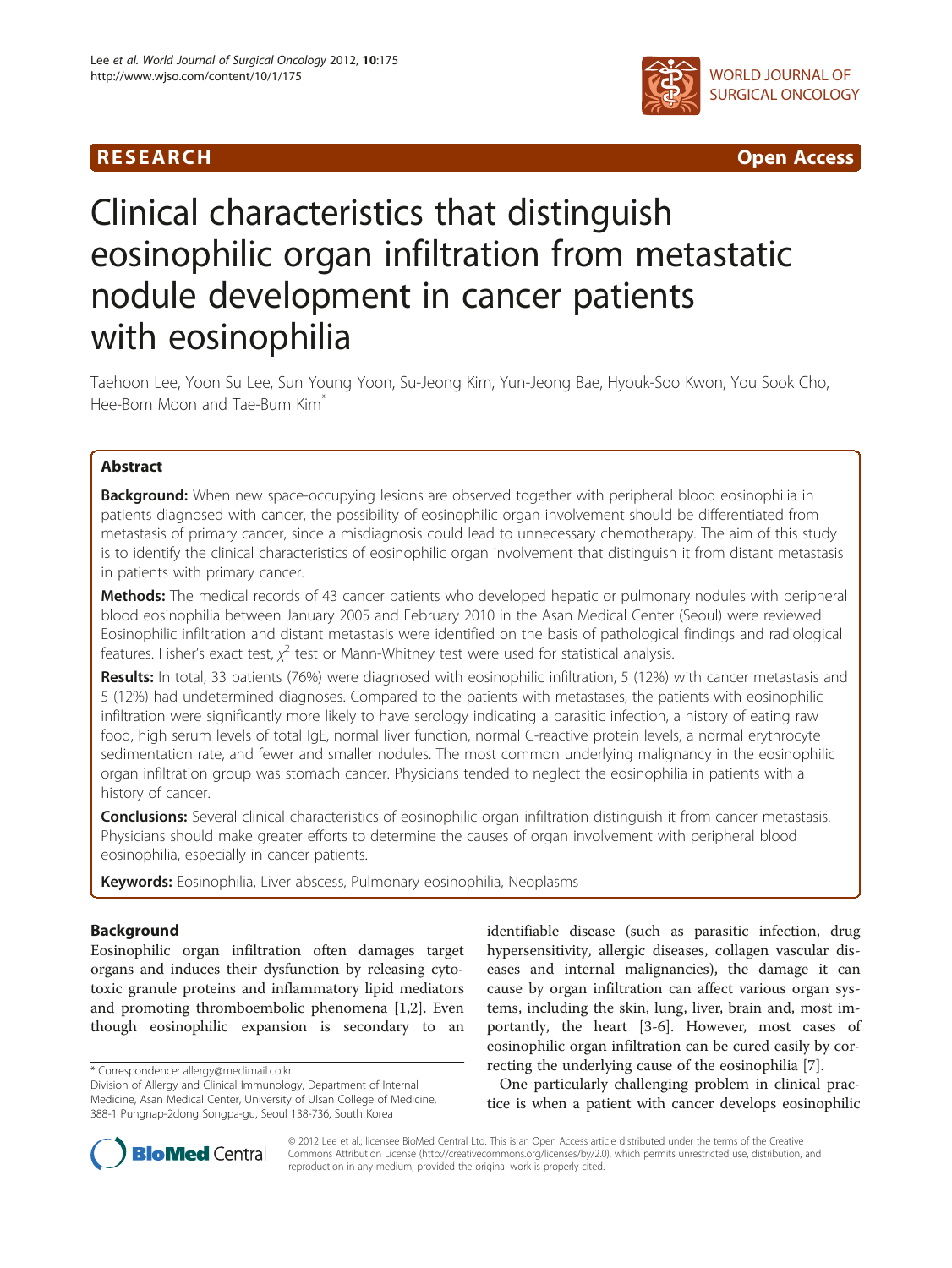organ infiltration. Since the features of eosinophilic organ infiltration can mimic those of cancer metastasis, it can lead to a misdiagnosis and unnecessary anticancer therapy. Indeed, misdiagnoses of eosinophilic abscesses as metastases have been described in anecdotal case reports [[8](#page-5-0)[-12](#page-6-0)].

Several reports describe how to identify eosinophilic organ infiltration by radiology [[13-20\]](#page-6-0). However, the clinical characteristics of eosinophilic organ infiltration in patients with a history of cancer have not been researched previously. This is important because this information could aid the management of patients with a history of cancer who present with a newly developed nodule and peripheral eosinophilia.

In this study, patients with a history of cancer who developed new nodules in the liver or lung and exhibited peripheral eosinophilia were identified retrospectively. The clinical characteristics of eosinophilic organ involvement that distinguished it from metastasis were then determined. In addition, the diagnostic trials that were performed by the physicians to determine the cause of the eosinophilia and organ infiltration were analyzed.

# Methods

### Study subjects

The medical records of patients who visited or were admitted to the Asan Medical Center (Seoul) between 1 January 2005 and 28 February 2010 were assessed using the International Statistical Classification of Diseases and Related Health Problems, 10th Revision (ICD-10). The patients whose ICD-10 codes included both D 721 (eosinophilia) and  $C^*(C \t000 - C \t999)$ : any malignant disease) were selected  $(n = 141)$  (Figure 1). The records of these patients were then meticulously reviewed for the presence of peripheral eosinophilia and new nodules in the liver or lung of cancer patients who had been or were being treated with anti-cancer therapy (operation or chemotherapy). Of the 141 patients, 98 were excluded

### Study design

Demographic and clinical data, namely age, sex, duration of cancer, type of cancer, a history of eating raw foods, radiological data [the organ involved (liver and/ or lung), the number of nodules in the involved organs and the diameter of the largest nodule] and laboratory data [liver function test results, eosinophil count, total IgE level, C-reactive protein (CRP) level, erythrocyte sedimentation rate (ESR), presence of parasite ova in the stools and parasite serology], were collected. Parasite serology was performed for Paragonimus westermani, Clonorchis sinensis, sparganosis, cysticercosis and toxocariasis by using enzyme-linked immunosorbent assays (ELISA).

Based on the pathological, radiological and clinical features of the new nodules in the liver or lung, the patients were grouped into the eosinophilic abscess group, the malignant nodule group or the undetermined diagnosis group (Figure 1). An eosinophilic abscess was defined as a biopsy-proven (including operative resection) eosinophilic abscess or a clinically eosinophilic abscess. A clinically eosinophilic abscess was diagnosed when all of the following conditions were satisfied: (1) the biopsy was not diagnostic or was not performed, and (2) serial enhanced computed tomography (CT) or ultrasonography imaging studies revealed the disappearance or spontaneous regression of the initially identified poorly circumscribed low-attenuation lesion (on CT) or low-echoic lesion (on US) that had been diagnosed by the radiologist as an eosinophilic abscess. Malignant nodules were defined as biopsy-proven (including operative resection) malignancies or as clinically malignant nodules. A clinically malignant nodule was diagnosed when all of the following conditions

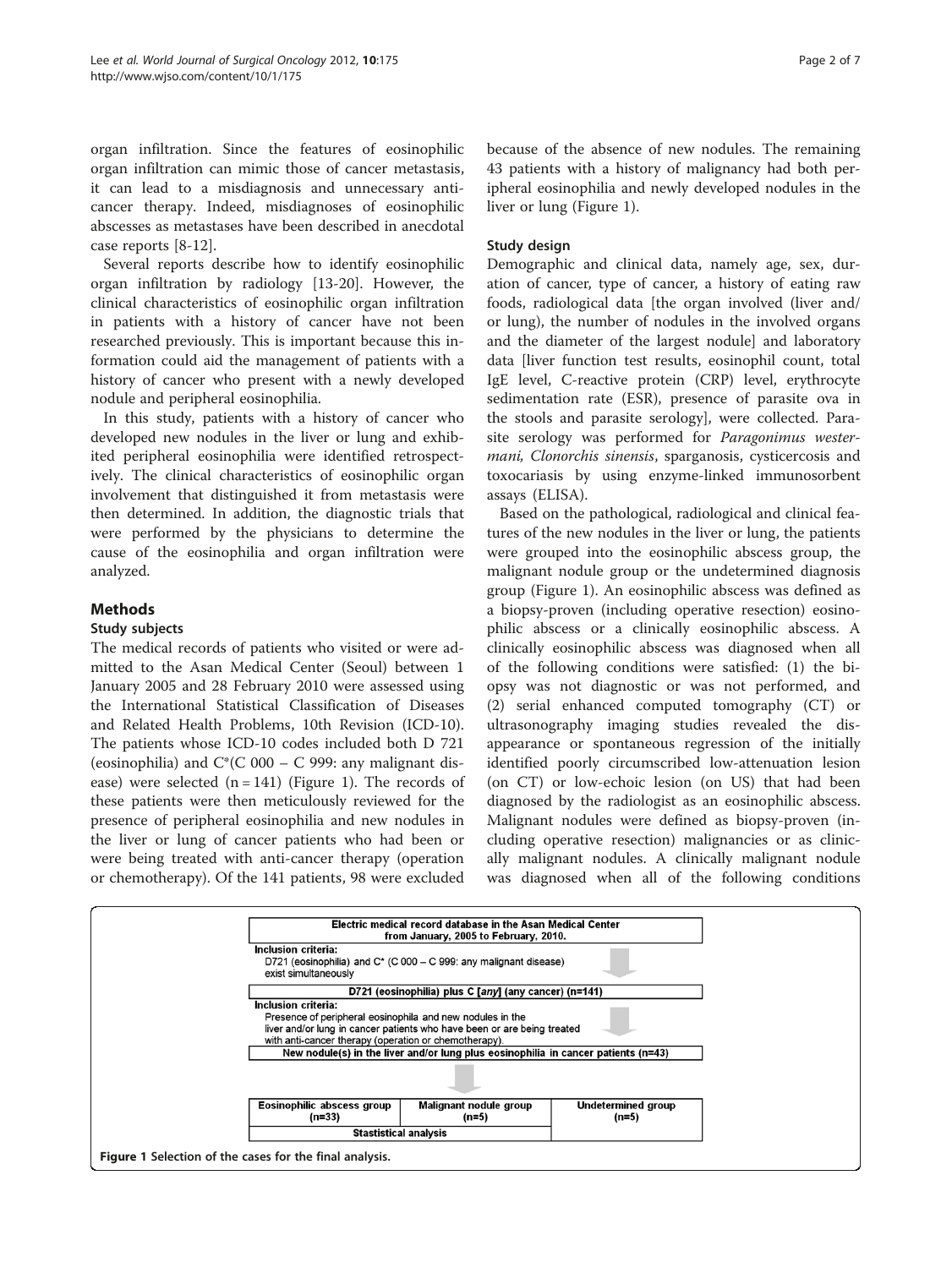<span id="page-2-0"></span>were satisfied: (1) the biopsy was not diagnostic or was not performed, and (2) serial CT or US studies revealed the progression of the initially identified wellcircumscribed low-attenuation lesion (on CT) or lowechoic lesion (on US) that had been diagnosed by the radiologist as a malignancy (or, in the case of patients who expired before follow-up imaging studies could be performed, a single imaging study that led the radiologist to diagnose the lesion as a malignancy). The nodule was classified as "undetermined" if any of these criteria were not met.

The eosinophilic abscess and malignant nodule groups were also subdivided according to the probable cause of eosinophilia, namely (1) a parasite, (2) a drug (such as antibiotics or chemotherapeutic agents) and (3) unknown (this included cancer-induced eosinophilia). A parasitic etiology was selected as the cause when the following two conditions were satisfied: (1) the parasite serology returned a positive result, ova were observed in the stools, or there were high total IgE levels plus a history of eating raw foods, and (2) there was no other possible cause such as drugs. A drug etiology was selected when the eosinophilia developed within 4 weeks of drug exposure and there was no historical or laboratory evidence of a parasite infection. An unknown etiology was selected if (1) the cause was not known despite sufficient history-taking and laboratory testing or (2) the history-taking and laboratory testing were not sufficient for elucidating the cause of eosinophilia.

Finally, the diagnostic trials that were performed by the physicians to identify the causes of the eosinophilia and organ nodules were assessed. The trials were deemed 'adequate' if the physicians had asked about the history of eating raw foods and had ordered blood tests such as parasite ELISAs. The trials were deemed 'inadequate' if the physician had not asked about the history of eating raw foods and had not ordered blood tests such as parasite ELISAs.

#### Statistical methods

Fisher's exact test and  $\chi^2$  test were performed for categorical variables, and the Mann-Whitney test was carried out for continuous variables.  $P < 0.05$  was considered to indicate statistical significance.

#### Results and discussion

Of the 43 patients with a history of cancer who displayed a new nodule(s) in the liver or lung along with eosinophilia, 33 were diagnosed with an eosinophilic abscess (5, biopsy-proven; 28, clinically) and 5 with a malignant nodule (2, biopsy proven; 3, clinically). The diagnosis of the remaining five patients could not be determined, and their data were excluded from further

| <b>Characteristics</b>                       | Eosinophilic<br>abscess group<br>$(n=33)$ | Malignant<br>nodule group<br>$(n=5)$ | P-value |
|----------------------------------------------|-------------------------------------------|--------------------------------------|---------|
| Age, years                                   | $54.6 + 9.9$                              | $61.2 + 16.2$                        | 0.243   |
| Sex                                          |                                           |                                      | 1.000   |
| Male                                         | 78 (26/33)                                | 80(4/5)                              |         |
| Female                                       | 22(7/33)                                  | 20(1/5)                              |         |
| Duration since diagnosis<br>of cancer, years | $7.4 + 7.3$                               | $0.8 \pm 1.3$                        | 0.182   |
| History of eating raw food                   |                                           |                                      | 0.048   |
| Present                                      | 36 (12/33)                                | 0(0/5)                               |         |
| Absent                                       | 6(2/33)                                   | 40(2/5)                              |         |
| Unknown                                      | 58 (19/33)                                | 60(3/5)                              |         |

The data are presented as means  $\pm$  SD or percentages (number of patients). The P-values were determined by the Mann–Whitney U-test, chi-square or Fisher's test.

analysis. The eosinophilic abscess and malignant nodule groups did not differ significantly in terms of age, sex, duration after the cancer diagnosis and the organ involved (Tables 1 and 2). However, the patients with an eosinophilic abscess were more likely to have a history of eating raw food than the patients with malignant nodules (36% *vs.* 0%,  $p = 0.048$ ). In addition, the eosinophilic abscess group had significantly fewer nodules than the malignant nodule group  $(3.9 \pm 3.6 \text{ v}s. 14.2 \pm 8.6,$  $p = 0.017$ ). The nodules in the eosinophilic abscess group

|  |                                 |  |  | Table 2 Radiological data of cases with eosinophilic |  |
|--|---------------------------------|--|--|------------------------------------------------------|--|
|  | abscesses and malignant nodules |  |  |                                                      |  |

| <b>Characteristics</b>                           | Eosinophilic<br>abscess group<br>$(n=33)$ | Malignant<br>nodule group<br>$(n=5)$ | P-value |
|--------------------------------------------------|-------------------------------------------|--------------------------------------|---------|
| Organ that was involved                          |                                           |                                      | 0.599   |
| Liver only                                       | 85 (28/33)                                | 80(4/5)                              |         |
| Lung only                                        | 6(2/33)                                   | 20(1/5)                              |         |
| Liver and lung                                   | 9(3/33)                                   | 0(0/5)                               |         |
| Nodules in the organs<br>involved, number        | $3.9 \pm 3.6$                             | $14.2 + 8.6$                         | 0.017   |
| Diameter of the largest<br>nodule, cm            | $1.6 \pm 0.6$                             | $6.2 \pm 3.4$                        | 0.013   |
| Duration of the nodules,<br>months               | $10.0 \pm 8.9$                            |                                      |         |
| Status of the nodule(s) in<br>a follow-up study, |                                           |                                      | < 0.001 |
| Totally disappeared                              | 91 (30/33)                                | $20(1/5)$ *                          |         |
| Decreased                                        | 9(3/33)                                   | 0(0/5)                               |         |
| Increased                                        | 0(0/33)                                   | 80(4/5)                              |         |

\*Operative resection was performed in the case where the malignant nodule disappeared.

The data are presented as means  $\pm$  SD or percentages (number of patients). The  $P$ -values were determined by the Mann-Whitney  $U$ -test, chi-square or Fisher's test.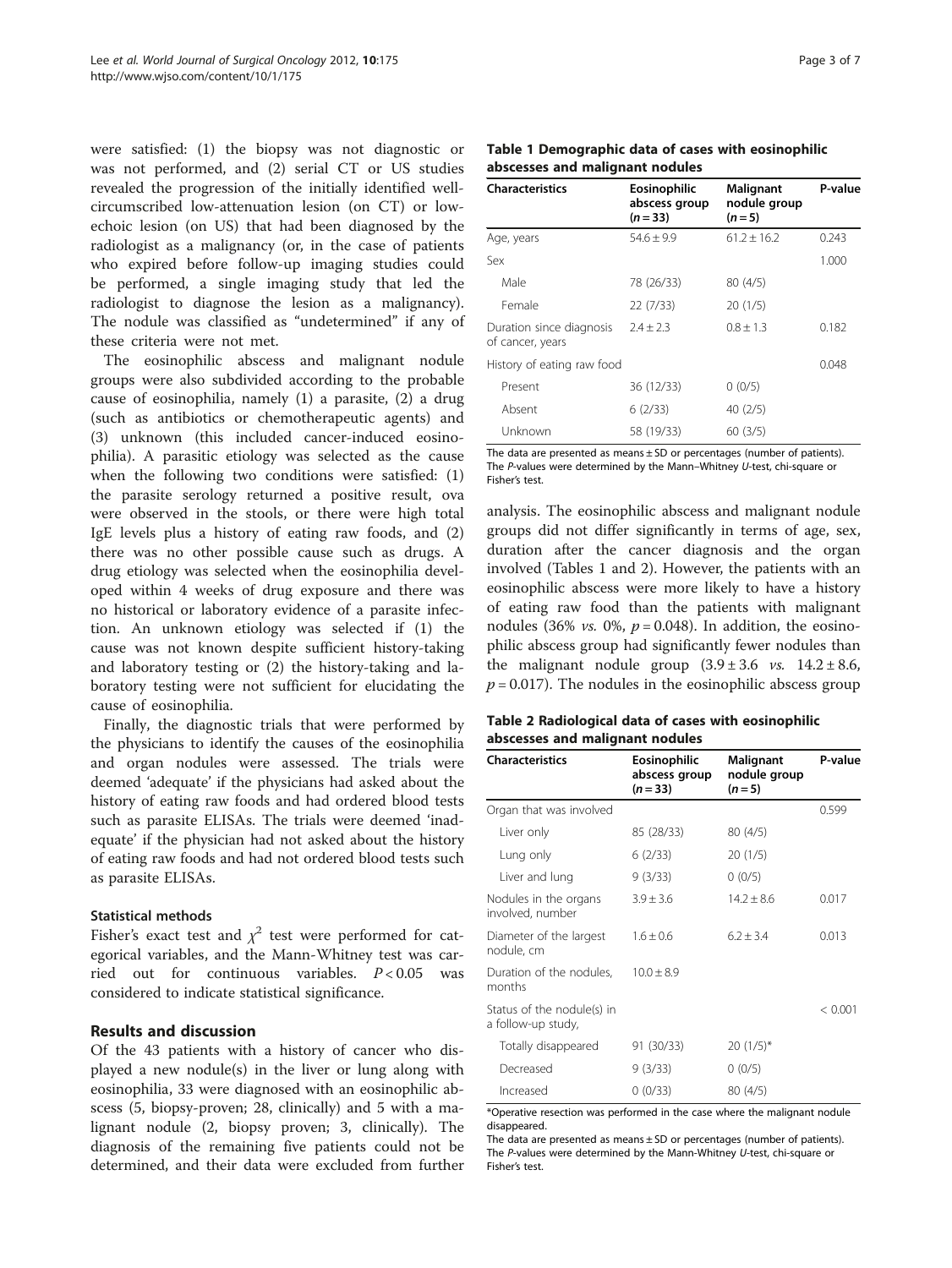Table 3 Laboratory data of cases of eosinophilic abscesses and malignant nodules

| <b>Characteristics</b>                  | Eosinophilic<br>abscess group<br>$(n=33)$ | Malignant<br>nodule group<br>$(n=5)$ | P-value |
|-----------------------------------------|-------------------------------------------|--------------------------------------|---------|
| Blood eosinophils, number/ul            | $1,808.6 \pm 1,625.8$ $4,186 \pm 4,053.7$ |                                      | 0.160   |
| Blood eosinophils, %                    | $20.0 + 11.2$                             | $31.6 + 21.0$                        | 0.243   |
| Severity of eosinophilia,               |                                           |                                      | 0.060   |
| Mild (450-1,500/ul)                     | 52 (17/33)                                | 40(2/5)                              |         |
| Moderate (1,500-5,000/ul)               | 45 (15/33)                                | 20(1/5)                              |         |
| Severe (5,000-/ul)                      | 3(1/33)                                   | 40(2/5)                              |         |
| Duration of eosinophilia,<br>months     | $10.5 \pm 9.8$                            |                                      |         |
| Log total IgE                           | $7.4 + 1.4$                               | $4.9 + 1.2$                          | 0.021   |
| AST, IU/I                               | $26.6 \pm 12.9$                           | $112.60 \pm 100.0$                   | 0.002   |
| ALT, IU/I                               | $22.7 + 18.7$                             | $80.0 + 47.4$                        | 0.002   |
| Alkaline phosphatase, IU/I              | $76.4 \pm 23.1$                           | $460.0 + 509.8$                      | 0.019   |
| Bilirubin, total, mg/dl                 | $0.9 \pm 0.4$                             | $5.2 + 8.3$                          | 0.002   |
| C-reactive protein, mg/dl               | $0.8 \pm 0.9$                             | $10.8 \pm 12.8$                      | 0.004   |
| Erythrocyte sedimentation<br>rate, mm/h | $31.3 \pm 19.1$                           | $102.5 + 24.8$                       | 0.040   |

The data are presented as means  $\pm$  SD or number (%).

The P-values are determined by the Mann-Whitney U-test, chi-square or Fisher's test.

were also significantly smaller than those in the malignant nodule group  $(1.6 \pm 0.6 \text{ vs. } 6.2 \pm 3.4 \text{ cm}, p = 0.013).$ As expected, given the definitions of the two groups (see Materials and Methods), the nodules of the eosinophilic group either disappeared or decreased upon a follow-up imaging study, while the nodules of the malignant nodule group grew (Table [2](#page-2-0)). In one of the patients in the malignant nodule group, the eosinophilia and nodule disappeared at the same time, namely, the eosinophilia resolved when the nodule was resected.

The eosinophilic abscess group had significantly higher serum total IgE levels than the malignant nodule group  $(7.4 \pm 1.4 \text{ vs. } 4.9 \pm 1.2 \text{ log IgE}, p = 0.021)$  (Table 3). The eosinophilic abscess group also had significantly lower liver function test results [AST (aspartate transaminase), ALT (alanine transaminase), alkaline phosphatase and total bilirubin] and CRP and ESR levels than the malignant nodule group: AST (26.6 ± 12.9 IU/l vs. 112.60 ± 100.0 IU/l,  $p = 0.002$ ), ALT  $(22.7 \pm 18.7 \text{ IU/l} \text{ vs. } 80.0 \pm 47.4 \text{ IU/l}$ ,  $p = 0.002$ ), alkaline phosphatase  $(76.4 \pm 23.1 \text{ IU/l} \text{ vs.}$ 460.0 ± 509.8 IU/l,  $p = 0.019$ ), total bilirubin  $(0.9 \pm 0.4$ mg/dl vs.  $5.2 \pm 8.3$  mg/dl,  $p = 0.002$ ), CRP  $(0.8 \pm 0.9$  mg/dl *vs.*  $10.8 \pm 12.8$ ,  $p = 0.004$ ), and ESR  $(31.3 \pm 19.1 \text{ mm/h} \text{ vs.})$  $102.5 \pm 24.8$  mm/h,  $p = 0.040$ ) (Table 3).

Stomach cancer was the most common malignant disease that was associated with eosinophilic abscess [46% (15/33)]. The other underlying malignancies in the patients with eosinophilic abscess were, in order of frequency, colorectal cancer, hepatocellular carcinoma and lung cancer (Figure 2).

The diagnosis of an eosinophilic abscess required that it eventually regressed. An analysis of the relationship between the disappearance of both the nodule and the eosinophilia in eosinophilic abscess patients revealed that the peripheral eosinophilia was more likely to normalize at the same time that the eosinophilic abscess disappeared rather than before or after (Figure [3](#page-4-0)).

The cause of eosinophilia was most often unknown in both groups, mainly because of incomplete history taking and workup (Figure [4](#page-4-0)): in the eosinophilic abscess group, the causes were either undetermined  $(n = 19)$  or due to a parasite  $(n = 14)$  (none of the patients had a drug-related cause); in the malignant nodule group, the causes were undetermined in four patients and due to a drug in the remaining patient. Thus, a parasite was significantly more frequently the cause of eosinophilia in the eosinophilic abscess group than in the malignant nodule group [42% (14/33) *vs.* 0% (0/5),  $p = 0.04$ ] (Figure [4](#page-4-0)).

The degree of effort made by the physicians to determine the cause of eosinophilia was most frequently 'inadequate' in both groups [eosinophilic abscess group,

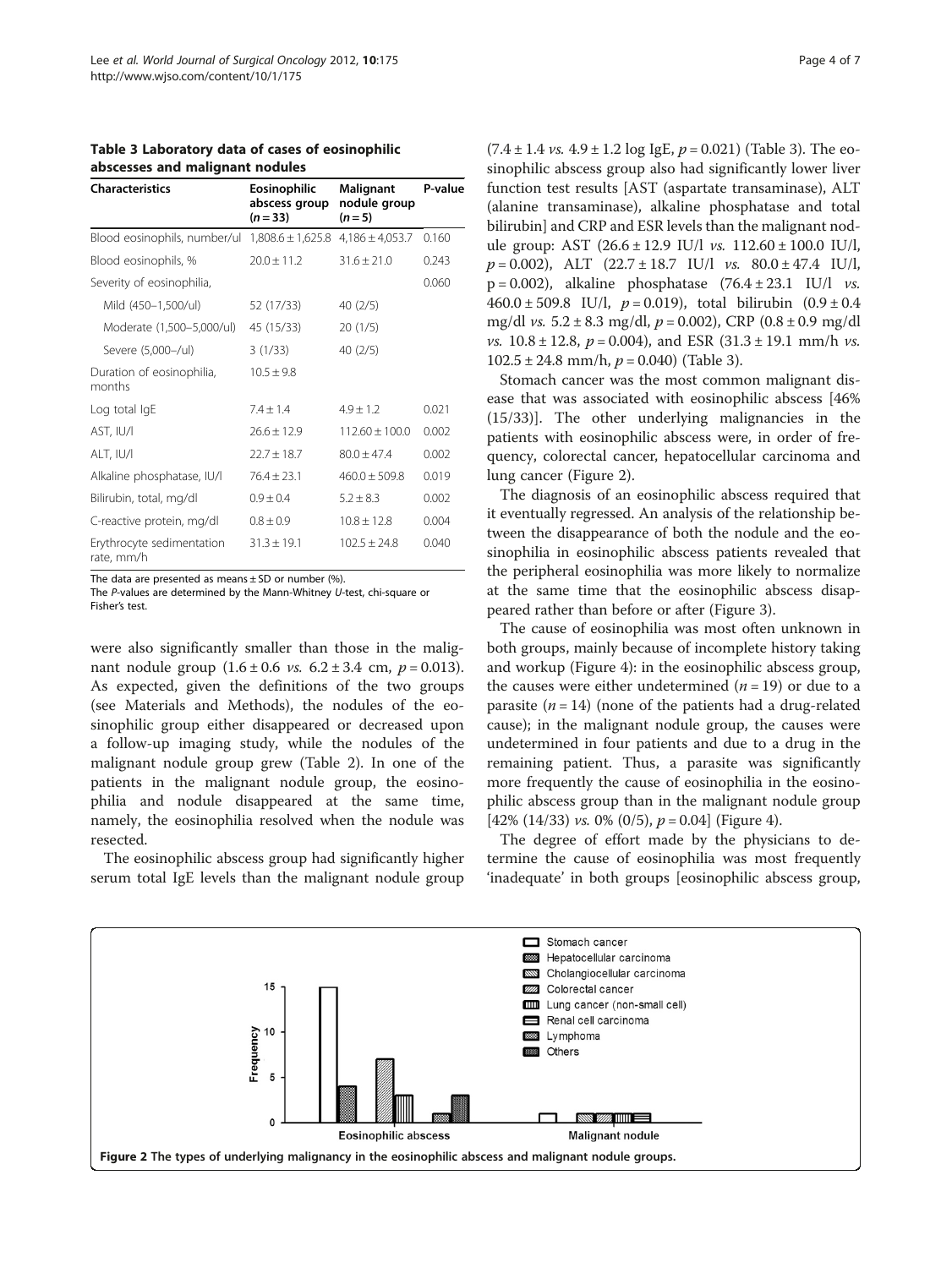79% (26/33); malignant nodule group, 60% (3/5),  $p = 0.574$  (Figure [5](#page-5-0)).

The present study showed that eosinophilic organ infiltration can be distinguished from metastasis in cancer patients with eosinophilia on the basis of several clinical characteristics. First, parasite infestation was a significant cause of eosinophilic organ infiltration. Many patients with eosinophilic organ infiltration had a history of eating raw meat and had high total IgE levels and positive parasite ELISA results, unlike the malignant nodule group patients. In Korea, there is a custom of ingesting raw cow liver, which is a reservoir for the encapsulated larvae of Toxocara cani; consequently, ingestion of raw cow liver induces human toxocariasis [\[14,15](#page-6-0)]. The direct parasite invasion in toxocariasis results in the ensuing eosinophilia. Toxocara cani, along with other parasites such as trematodes, also generate focal lesions in the hepatic parenchyma, either by directly penetrating the liver or via hematogenous migration to the liver [\[20](#page-6-0)]. These lesions are caused by arrested immature worms and thus contain worms. Parasite-induced secondary eosinophilia more frequently involves the liver or lung than the heart, skin or nervous system and seems to induce nodules in those organs [\[8](#page-5-0)-[13,15-20,22,23\]](#page-6-0).

The second clinical feature that distinguishes eosinophilic organ infiltration from malignant nodules is one that was used to diagnose the patients in this study, namely, the different radiological findings. Thus, on CT or US, the eosinophilic infiltrations and the malignant nodules are both depicted as low-attenuation or lowechoic lesions, respectively. However, the eosinophilic

abscesses are poorly demarcated, multifocal, and small (< 2 cm) and either disappear or regress considerably upon subsequent CT or US imaging studies. In contrast, the malignant nodules are well circumscribed, significantly larger and generally progress. These findings are consistent with those of previous studies [[18](#page-6-0),[20](#page-6-0)]. In addition, the present study found that while the hepatic eosinophilic infiltrations were multifocal, there were far fewer nodules than in malignant nodule group patients. The mean duration of eosinophilic infiltration was about 10 months, and the nodules tended to disappear at the same time that the eosinophilia normalized.

The third clinical feature that distinguishes eosinophilic infiltrations was that the liver functions and CRP and ESR levels were significantly lower (namely within normal limits) in the eosinophilic infiltration patients than in the patients with malignant nodules. It seems that the eosinophils destroy the hepatic parenchyma less profoundly than malignant cells.

Fourth, the most common underlying malignancy in patients with eosinophilic organ infiltration was stomach cancer. This was also observed in another study [\[24](#page-6-0)]. Although the reason for this is not clear, some tumors are known to produce eosinophilotactic factors [[21](#page-6-0)]. It may be that stomach cancer cells produce particularly large amounts of such factors.

Lastly, we observed that the physicians tended to neglect the eosinophilia in patients with history of a cancer, as the degree of effort made by the physicians to determine the cause of the eosinophilia was largely inadequate. This could result in the misdiagnosis of an



<span id="page-4-0"></span>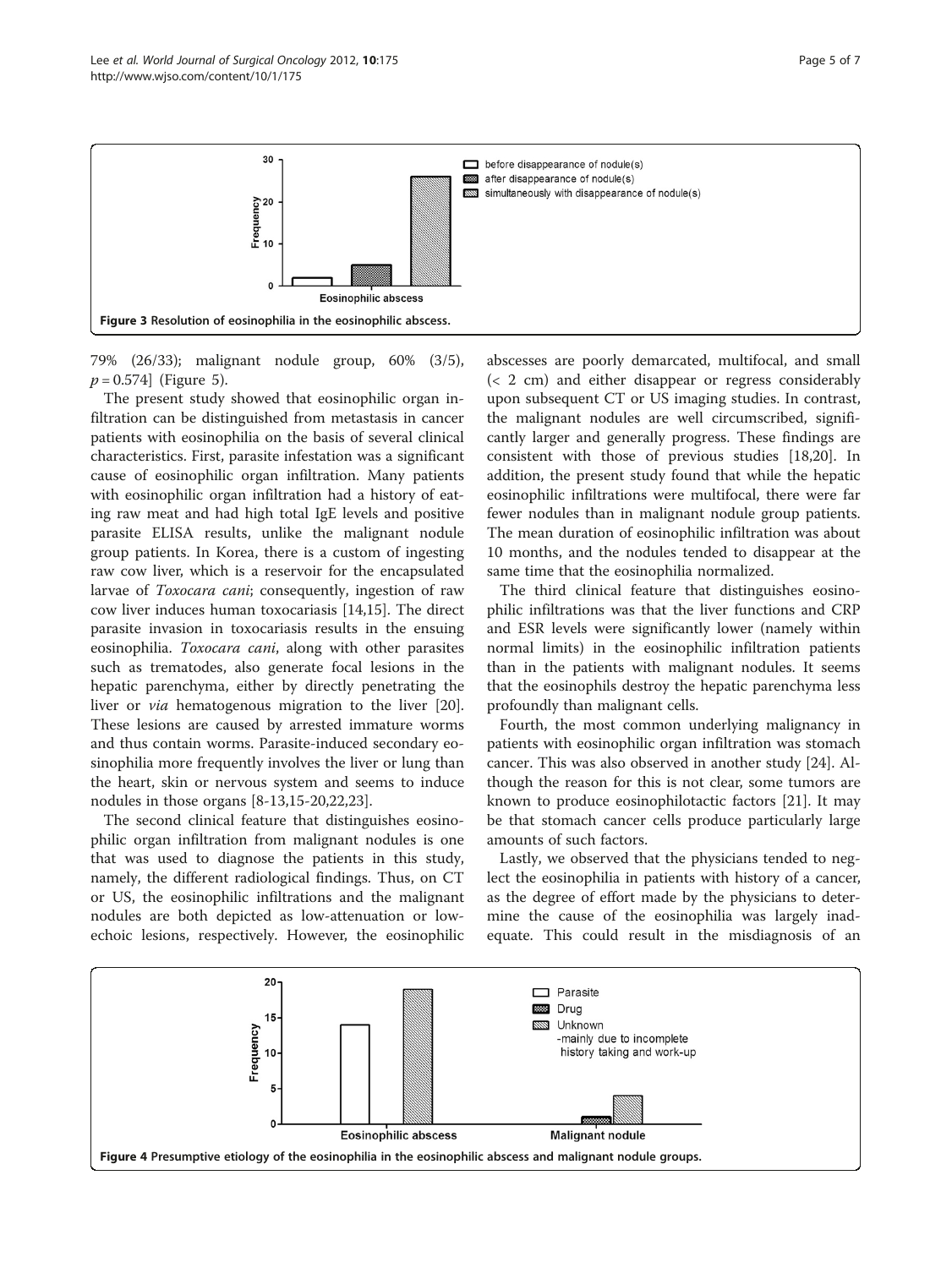<span id="page-5-0"></span>Lee et al. World Journal of Surgical Oncology 2012, 10:175 http://www.wjso.com/content/10/1/175



eosinophilic abscess as a malignant nodule, which in turn could lead to unnecessary chemotherapy. In fact, we have observed the case of a patient who had an eosinophilic abscess that was indeed misdiagnosed as a relapsed malignancy (unpublished observation). Given that eosinophilic organ infiltration can be cured easily by correcting the underlying etiology of the eosinophilia without unnecessary chemotherapy [7], our observation suggests that physicians should make a greater effort to determine the cause of eosinophilia, especially in cancer patients who have both new nodules and peripheral eosinophilia.

The present study had some limitations. First, the eosinophilic abscess was not pathologically proven in all patients. However, in cases where there was no histological proof, the disease was diagnosed on the basis of the characteristic imaging features of eosinophilic abscesses and follow-up imaging studies that showed that the lesions regressed partially or completely. Second, the study had a retrospective design. Therefore, there were many missing values, and this made the statistical analysis difficult. Third, since the malignant nodule group  $(n=5)$  was too small for proper comparison with the eosinophilic abscess group  $(n=33)$ , the results should be interpreted cautiously. Another large-sized study is required to confirm these results.

## Conclusion

This study is the first to report the clinical characteristics that may distinguish eosinophilic organ involvement from metastasis in cancer patients with eosinophilia. It also shows that physicians should make greater efforts to determine the cause of eosinophilia in such patients, especially those who have both new nodules and peripheral eosinophilia. This would obviate the chance of unnecessary chemotherapy. Moreover, most cases of eosinophilic organ infiltration can be cured easily by correcting the etiology underlying the eosinophilia.

### Consent

This retrospective study was reviewed and approved by the institutional review boards of Asan Medical Center, University of Ulsan.

#### Competing interests

The authors declare that they have no competing interests.

#### Authors' contributions

TL conducted the clinical assessments, analyzed and interpreted data and wrote the first draft; YSL, SYY, SJK, YJB and HSK contributed to data collection and interpretation; YSC and HBM advised on and helped with the study design, contributed to data analysis and interpretation; TBK conceived the study and design, advised on and helped with study design, discussed core ideas, designed data collection protocols, and helped with data interpretation and writing. All authors read and approved the final manuscript.

#### Acknowledgement

This study was supported by a grant (2009-420) from the Asan Institute for Life Sciences, Seoul, Korea.

Received: 19 April 2012 Accepted: 8 August 2012 Published: 28 August 2012

#### References

- 1. Simon D, Wardlaw A, Rothenberg ME: Organ-specific eosinophilic disorders of the skin, lung, and gastrointestinal tract. J Allergy Clin Immunol 2010, 126:3–13. quiz 14-15.
- 2. Fauci AS, Harley JB, Roberts WC, Ferrans VJ, Gralnick HR, Bjornson BH: NIH conference. The idiopathic hypereosinophilic syndrome. Clinical, pathophysiologic, and therapeutic considerations. Ann Intern Med 1982, 97:78–92.
- 3. Tefferi A: Blood eosinophilia: a new paradigm in disease classification, diagnosis, and treatment. Mayo Clin Proc 2005, 80:75-83.
- 4. Weller PF, Bubley GJ: The idiopathic hypereosinophilic syndrome. Blood 1994, 83:2759–2779.
- 5. Roufosse F, Weller PF: Practical approach to the patient with hypereosinophilia. J Allergy Clin Immunol 2010, 126:39–44.
- 6. Adkinson NF, Bochner BS: Middleton's Allergy 7th ed, Eosinophilia and Eosinophil-Realated Disorders. Elsevier: Philadelphia, PA, USA; 2009.
- 7. Gotlib J, Cross NC, Gilliland DG: Eosinophilic disorders: molecular pathogenesis, new classification, and modern therapy. Best Pract Res Clin Haematol 2006, 19:535–569.
- 8. Krcmery V, Gould I, Sobota K, Spanik S: Two cases of disseminated toxocariasis in compromised hosts successfully treated with mebendazole. Chemotherapy 1992, 38:367–368.
- 9. Jackson G, Kathuria M, Abraham B, Schnadig VJ: Fine needle aspiration diagnosis of necrotizing eosinophilic abscess clinically mimicking hepatic neoplasia: a case report. Acta Cytol 2010, 54:60-62
- 10. Kim YS, Park SJ, Kim HK, Park JM: A case of eosinophilic abscess mistaken for metastasis due to FDG uptake in PET-CT. Korean J Gastroenterol 2009, 54:349–354.